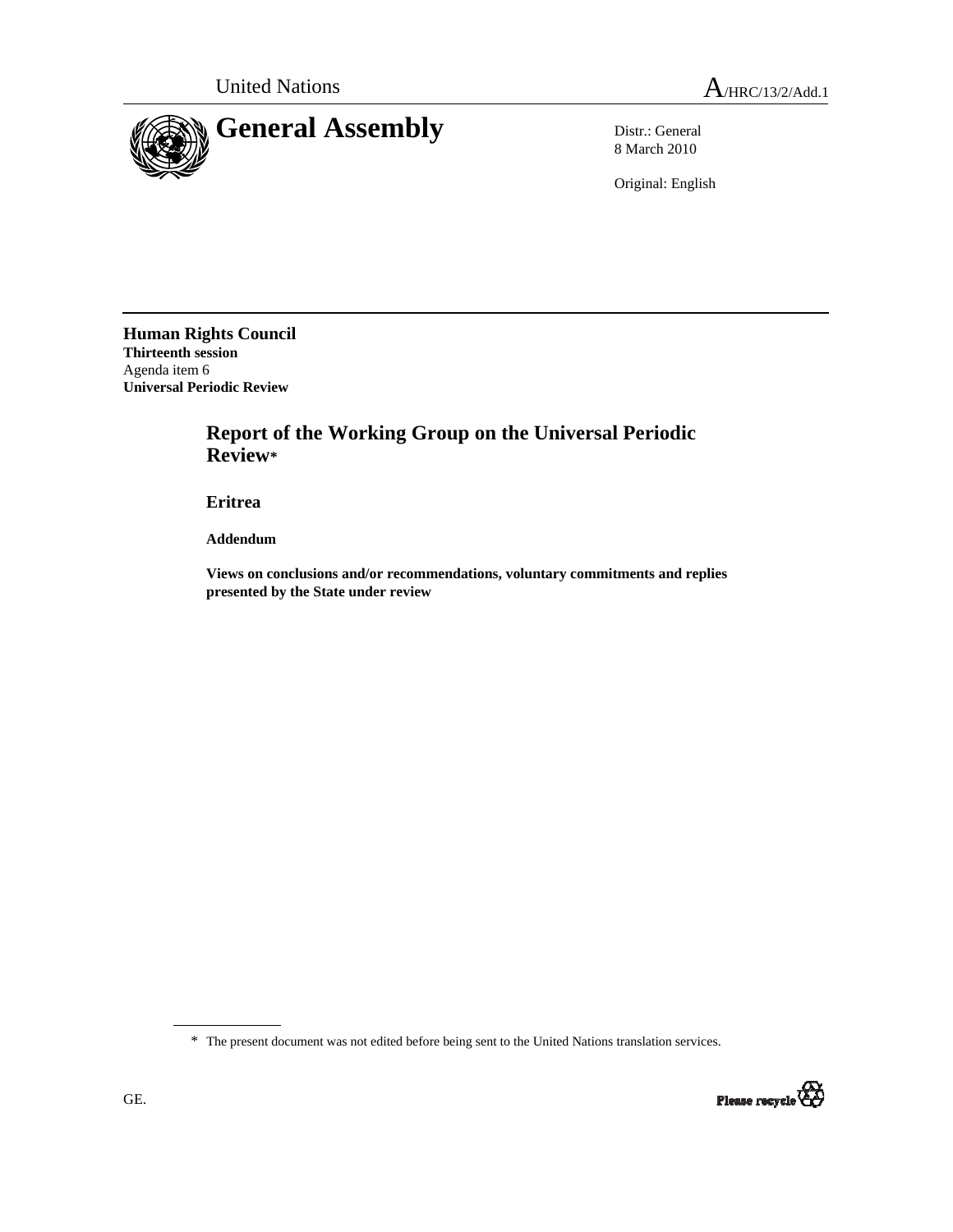## **Responses of the State of Eritrea to the recommendations made during the presentation of its UPR report, Geneva, 30 November 2009**

1. The Working Group on the Universal Periodic Review presented Eritrea with 137 Recommendations during the Sixth session, Geneva, 30 November 2009. In its response, The State of Eritrea (SoE) grouped the Recommendations into 28 clusters. After careful consideration, Eritrea accepted close to 50 per cent of the recommendations while rejecting around 15 per cent of them. Explanation was provided for accepting or rejecting some recommendations while none was given for others. About 40 per cent of the recommendations were not labeled accepted or rejected. Nevertheless, the SoE made as clear a statement as it could on its position on those recommendations.

2. ACCESSION TO THE CONVENTION AGAINST TORTURE (CAT Recommendations 1-6; 9, 10; 14, 15): Accepted. The recommendations are consistent with Eritrea's laws. Article 417 of the Transitional Penal Code treats torture as a criminal offence.

3. ACCESSION TO THE CONVENTION ON THE RIGHTS OF PERSONS WITH DISABILITIES (Recommendations 1, 9): Accepted. As a war-ravaged country, ensuring the welfare of persons with disability is a priority for Eritrea.

4. RATIFICATION OR ACCESSION TO OPTIONAL PROTOCOLS TO ICCPR, ICESR, CEDAW, CAT; AND ACCEPT THE JURIDICTION OF THE COMMITTEE OF ENFORCED DISAPPEARANCE (Recommendations 7, 9, 10; 14-16): Rejected. These recommendations do not enjoy the support of the SoE.

5. RATIFICATION OF THE INTERNATIONAL CONVENTION FOR THE PROTECTION OF ALL PERSONS FROM ENFORCED DISAPPEARANCE (CED) AND COOPERATE ACTIVELY WITH THE WORKING GROUP ON ENFORCED OR INVOLUNTARY DISAPPEARANCES (Recommendations 7 and 13): The Transitional Civil Procedure Code of Eritrea of 1991 provides for Habeas corpus. Furthermore, political abduction is a criminal act under the Transitional Penal Code of Eritrea. With respect to the Convention, the Government will take the necessary measures to study the provisions of the Convention in light of Eritrean reality and legality before taking action in regard to ratification.

6. The SoE has been cooperating actively with the Working Group on Enforced and Involuntary Disappearances, and it will continue to do so.

7. RATIFICATION OF THE ROME STATUTE OF THE INTERNATIONAL CRIMINAL COURT, INCLUDING THE ACCESSION TO THE PRIVILEGES AND IMMUNITIES (Recommendation 8, 15): Rejected. The Rome Statute raises various unanswered questions as to its content, scope and practical implementation, especially as it relates to Africa. As such, this recommendation does not enjoy the support of the SoE.

8. ABOLISHMENT OF THE DEATH PENALTY (Recommendation 11): The death penalty can act as a deterrent in extreme cases of crime. In Eritrea, the death penalty has been applied only in extreme and limited cases. Taking into account our national particularities and historical and cultural background, abolishment of the death penalty is not warranted at the present time.

9. ACCESSION TO THE INTERNATIONAL CONVENTION ON THE PROTECTION OF THE RIGHTS OF MIGRANT WORKERS AND MEMBERS OF THEIR FAMILIES (Recommendation 16); Accepted. Our legal authorities will take the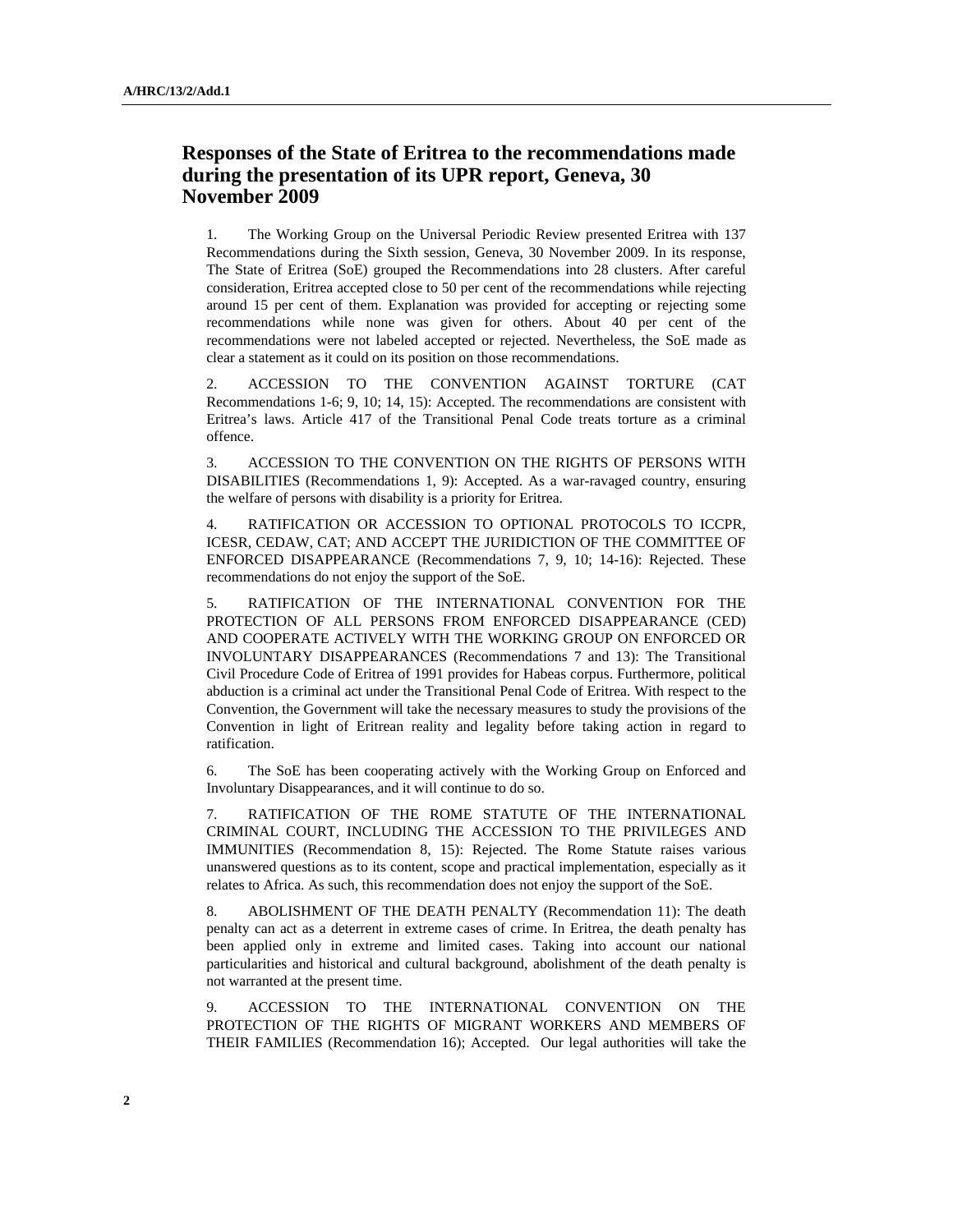necessary steps to study the provisions of the Convention with the aim of fully understanding the implications of accession to the Convention.

10. RATIFICATION OF ILO CONVENTION 182 ON THE WORST FORMS OF CHILD LABOR (Recommendation 12): Accepted.

11. IMPLEMENTATION OF THE ERITREAN CONSTITUTION (Recommendations 17-21): The Constitution is the supreme law of the land and the Government is implementing it, including the holding of democratic elections at the local, sub-regional and regional levels. However, some institutions provided for in the Constitution have yet to be constituted. National elections will be held once the threat to national security and the country's sovereignty is irrevocably removed.

12. ESTABLISHMENT OF AN INDEPENDENT HUMAN RIGHTS INSTITUTION (Recommendations 22-24): Eritrea accepts the principle of establishing a national institution to promote and protect human rights. Article 32, Sub-article 11 of the Eritrean Constitution provides for the National Assembly to establish a standing committee in order to promote and protect the rights of Eritrean citizens through, inter alia, the establishment of forums where the complaints and petitions of citizens are heard and addressed.

13. CHILDREN'S RIGHTS (Recommendations 25; 42; 73-78): Accepted. As signatory to the CRC, the SoE seriously takes the welfare of children, especially the vulnerable. IDPs no more exist in Eritrea. Neither is child labor practiced in the country. There are activities where children might be engaged such as cattle rearing, firewood gathering and water fetching. These are activities that will fade away as schooling opportunities expand and the country's economy experiences rapid and sustainable development. In line with its policy of providing education for all, the Government is currently establishing 78 mobile schools for children of nomadic families, and plans to establish 200 such schools by the end of this year.

14. The Government is committed to continuously improve existing national plans for children. A national inter-ministerial committee composed of the Ministries of Labor and Human Welfare, Justice, Education and Health has been set up to implement all areas of the CRC in a coordinated manner. Other bodies, including a Technical Committee drawn from the above ministries, regional administrations and civil society organizations, and Child Wellbeing Committees have been organized at the sub-regional level of government established to look after the operational and technical aspects of implementing the CRC across the sectors in an integrated fashion. There is a separate temporary detention center for children in Central Region. Corporal punishment was banned by proclamation No. 4 of 1991, one of the first laws promulgated by the Government of Eritrea.

15. STANDING INVITATION TO UNITED NATIONS HUMAN RIGHTS SPECIAL PROCEDURES AND RAPPORTEURS (Recommendations 26-35): The request for invitation by special procedures and rapporteurs is considered on a case by case basis.

16. COOPERATE WITH SPECIAL PROCEDURES AND UN TREATY BODIES (CERD AND CESCR) (Recommendations 36, 37): Accepted.

17. FOLLOW-UP PROCESS ON UPR RECOMMENDATIONS (Recommendation 39): Accepted. Follow-up work on the UPR recommendations is being conducted in a widely participatory process involving key stakeholders in government, civil society and the UN Country Team.

18. SAME SEX ACTIVITY BETWEEN CONSENTING ADULTS (Recommendations 40 & 41): Rejected. These recommendations are in direct conflict with the values and traditions of the Eritrean people and do not, therefore, enjoy the support of the Eritrean Government.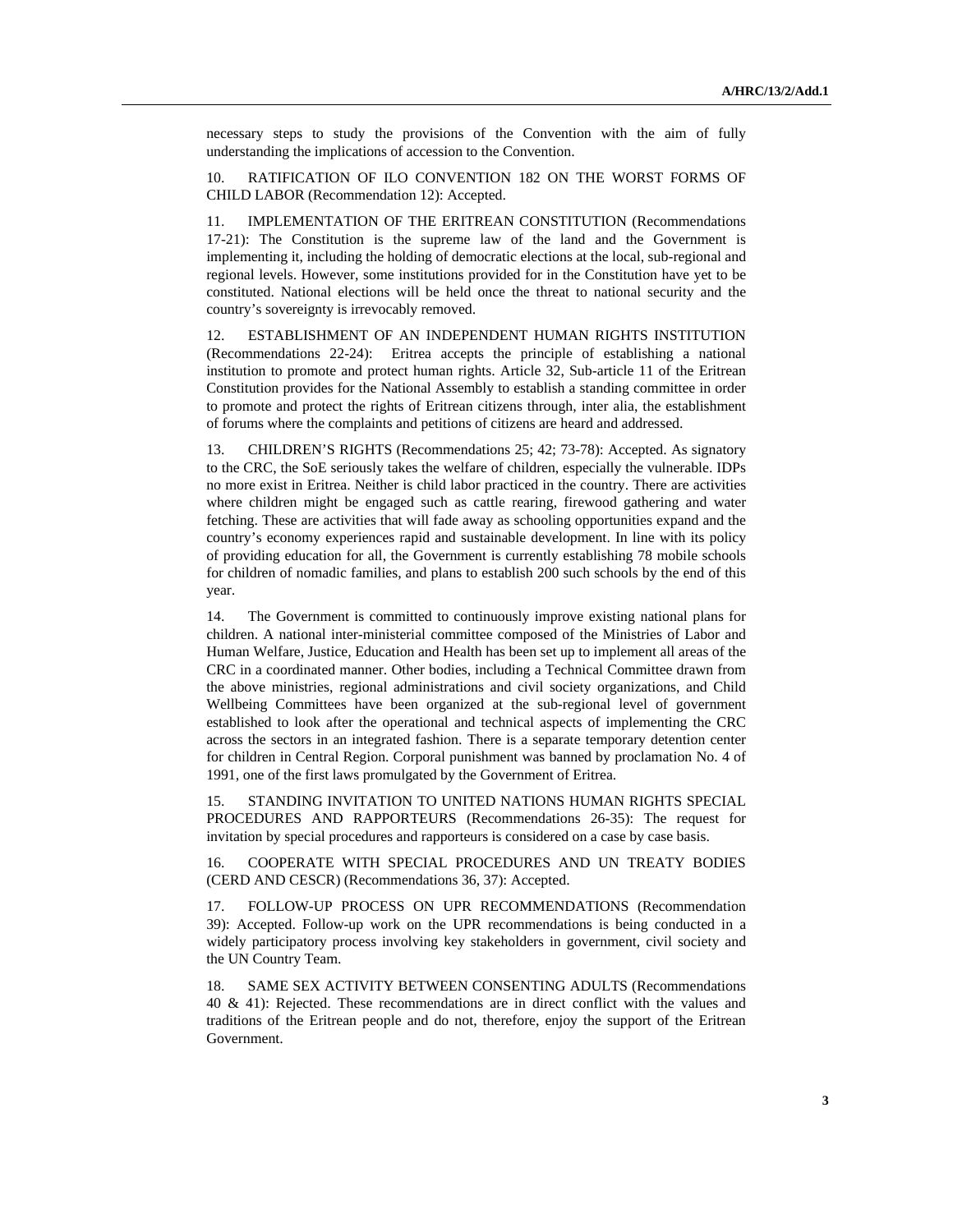19. RIGHT TO LIFE, PHYSICAL INTEGRITY AND SECURITY (Recommendation 43): Accepted.

20. GENDER EQUALITY AND FEMALE GENITAL MUTILATION (Recommendations 38, 44-54): Accepted. Eritrea prides itself in making gender equality one of the critical pillars of sustainable development and has made significant, all around progress in promoting gender equality, including in the economic, political, marital, health, education and welfare spheres of the national and personal lives of women and girls. FGM is a deeply rooted and widely practiced tradition in many countries, including developed ones. Notwithstanding the cultural justifications that are advanced to maintain the practice, FGM practices violate basic human rights principles by perpetuating acts of violence against girls. Prior to enacting the law banning FGM, the Government conducted an extensive campaign to demystify the concept and persuade citizens and communities about the health risks of FGM and to invoke the rights of women. Realizing the high negative correlation between education of girls and FGM practices, the Government is committed to the continuous expansion of girls' education.

21. Within its human, financial and institutional capacities, the Government is committed to continue streamlining gender issues in its national development programs, enforce its FGM laws and promote and defend women's rights to the full extent of the law.

22. DOMESTIC AND SEXUAL VIOLENCE (Recommendations 55; 58-61): Accepted. Sexual offence, exploitation and violence are criminalized under Eritrea's penal code. Moreover, the public prosecution is always ready to assist rape victims. The police are increasingly becoming more sensitive to the handling of rape victims. They provide service on a 24-hour basis, accompany victims to the hospital during the initial examination of rape and contribute to getting priorities during medical examinations and give them comfort and counseling.

23. The Eritrean Civil Code provides for marriage to be conducted with the expressed free will of the parties. It further stipulates, among other things, that in general marriage shall not be conducted if both or either of the parties have not attained the full age of 18. Through the strengthening of the Prosecutor's Office, the active prosecuting of offenders, the conduct of extensive public education and the handling of rape cases with utmost sensitivity, the Government will intensify its efforts to protect the dignity, liberty and general welfare of women and girls.

24. Severe punishment has been, and will continue to be, meted out to those convicted of violating the dignity and liberty of all women, including of female members of the armed forces.

25. MARITAL RAPE (Recommendations 56  $\&$  57): There are traditions in Eritrea that prohibit marital rape. Taking this into consideration, the Government will make efforts to study the subject with the objective of coming up with a reasonable conclusion on the matter.

26. NATIONAL SERVICE, UNDER-AGE MILITARY CONSCRIPTION, AND TORTURE (Recommendations 62-63; 67-71) Rejected: Members of the Eritrean Defense Forces are highly disciplined and humane. In rare cases of abuse, severe punishment is imposed on offenders. There is no under-age recruitment in Eritrea's Military and no person is tortured or subjected to cruel and degrading or inhuman treatment by the police or the military as a general practice. Nevertheless, the Government spares no effort in prosecuting anyone found guilty of subjecting people to inhuman and degrading treatment, torture, or exacting forced and/or free labor of the youth in the National Service program.

27. NATIONAL SERVICE (Recommendations 64-66): Rejected. The SoE considers as sacred its constitutional duty and responsibility to defend the country's sovereignty and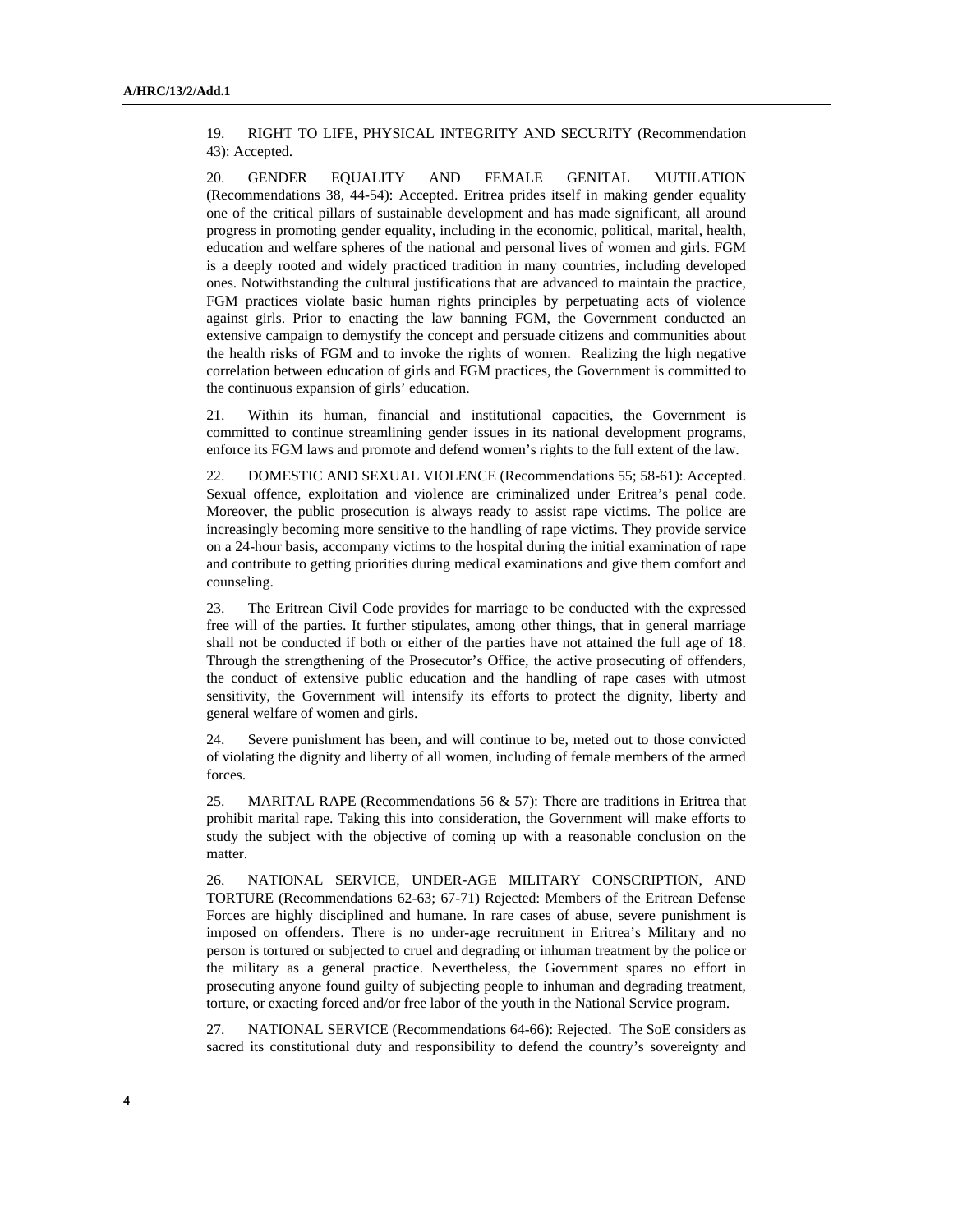independence. National Service, which is enshrined in the Constitution, was established with that sacred duty and responsibility in mind. Today, Eritrea is under a military threat not the least because Ethiopia continues to hold Eritrea's sovereign territory in flagrant violation of international law and the final and binding ruling of the Eritrea-Ethiopia Boundary Commission (EEBC). As long as that threat exists, Eritrea has the sovereign right to protect its sovereignty and independence the way it deems appropriate. The inability or unwillingness of the international community in general and the sponsors of the Algiers Peace Agreement in particular to hold Ethiopia accountable for its refusal to abide by the EEBC ruling and international law, has been one of the serious causes for the deterioration of peace and security in the Horn of Africa. The double standard with which the international community treats Eritrea vis-á-vis Ethiopia is there for the whole world to see.

28. Moreover, Eritrea would like it to be known that it began its demobilization program in 2002. During the last five years, graduates of the Sawa School have been, depending on their academic performance, provided with basically three career opportunities: joining degree program institutions, 1-3 year diploma or certificate schools or the civil service.

29. ISSUE CLEAR PUBLIC ORDERS TO SECURITY FORCES (Recommendation 72): There are already laws and standing orders that regulate the conduct of security forces.

30. DETENTION CENTERS, TORTURE, INVOLUNTARY DISAPPEARANCE, AND DUE PROCESS OF LAW (Recommendations 79-94): Torture is illegal in Eritrea and there are no secret detention centers in the country. Due process is the law of the land. Any transgressor in these areas is accountable before the law. The Special Court was established by law to implement the Government's zero tolerance policy on corruption, theft and embezzlement and it is carrying out its duties in line with its mandate. Nevertheless, the Special Court is currently under review as to procedure and substance.

31. FREEDOM OF RELIGION, FREEDOM OF EXPRESSION AND PRESS, AND POLITICAL AND RELIGIOUS PRISONERS (Recommendations 95-106; 108): There is no state of emergency in Eritrea and the human rights of the Eritrean people are fully respected. Eritrea respects the right to information and freedom of expression and opinion. No one in Eritrea is detained for expressing his/her views. Eritrean citizens have access to the entire spectrum of the media, including the internet, the print and other electronic media. As for the issue of freedom of the press, the Government will continue to work on developing press laws and regulations consistent with the values, traditions, cultural practices and national interest of Eritrea.

32. The religious history of faith communities of Eritrea is one of tolerance and respect for each other's faith. Every Eritrean has the right to religious belief. Eritrea does not detain people for their religious belief. There are those who have been detained for committing crimes, including treason and threatening national security. Their cases have been, and continue to be, under review.

33. THE RIGHTS OF RETURNEES (Recommendation 107): Accepted. Eritrea encourages and facilitates the return of its citizens to their country. Upon arrival, returnees go straight to their homes. Eritrea's embassies are under a standing order to provide consular services to all Eritreans regardless of how they exited Eritrea. The Government does not encourage involuntary return to the country.

34. HUMANITARIAN ASSISTANCE AND NON-GOVERNMENTAL ORGANIZATIONS (Recommendations 109-115): Local and international NGOs that conduct their programs and activities in accordance with Eritrea's laws and regulations and development policy are welcome to carry out their work. There are several NGOs working in the country today. Likewise, there are in Eritrea today several vibrant civil society organizations with large memberships actively engaged in the promotion and advancement of, inter alia, the human, political and socio-economic rights of their members. Some of the